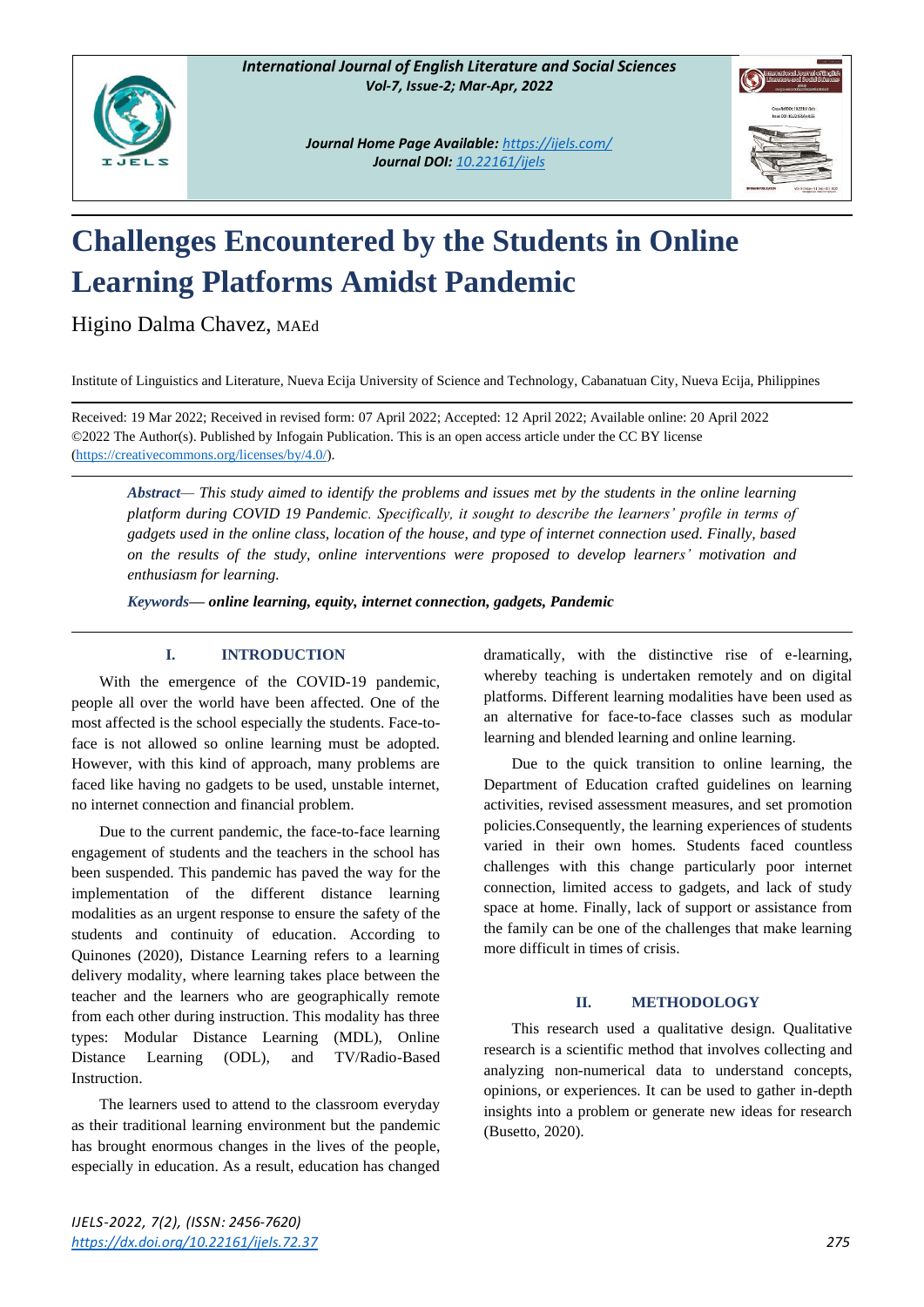#### **III. RESULTS AND DISCUSSIONS**

The salient findings of the study are the following:

- 1. 220 students used a cellphone in their online classes while 80 students used laptops. Furthermore, 210 learners lived in rural areas while 90 of them lived in urban areas or in the cities. Finally, among the learners, 150 of them used cellphone load while 150 learners had an access to *wifi*during an online class.
- 2. The majority of the problems and issues met by the learners during online class include unstable internet connectivity, lack of gadgets to be used, power interruption, and financial problems.

## **IV. CONCLUSIONS**

Based on the gathered data, the following conclusions were drawn:

1. The students used cellphone and laptopsin their online classes. Most of them lived in rural areas and this made them lose their internet connection. Also, most of them consumed cellphone load during class. Unfortunately, if they have no money, they cannot attend classes. Finally, some learners had *wifi access* however if the signal is unstable, they also cannot join their classes.

2. The students were encountering the following difficulties in online classes: noise in their surroundings that distracts them to listen; poor internet connection that interrupts their connection and leads them to be absent in class; difficulty in understanding the lesson because of having no contact with the teachers; the household chores hinder them to concentrate in their online class; unstable internet connectivity degrades their motivation; lack of feedback from teachers; lack of money for cellphone load; lack of consultation with teachers; and too many loads or assignments.

3. Online interventions to improve learners' motivation were proposed.

#### **V. RECOMMENDATIONS**

Based on the findings of the study, the following recommendations are hereby offered:

1. According to Bautista and Manuel 2020, "Not only during the pandemic, money is always the problem of the people in the society. A financial problem like budgeting is not easy to solve knowing that most of the students belong to the marginalized family." Thus, the researcher wants to recommend to the Local Government to extend financial support like scholarships to students for their online classes and other school-related activities.

- 2. Teachers may balance the provision of assignments and projects,if not totally eliminate, but at least lessen the stress among learners. According to Tamayo and Caber 2022, Since the majority of the students had overrated exposure to social media, teachers may use social media platforms in their public speaking classes that will encourage students to use authentic language that they may use in speaking… and also in other subject related to their field of study. If social media is the trend nowadays, the researcher recommends using it to attract the attention of the students by coordinating the topics into activities that use social media such as TikTok, Instagram, Twitter, and Facebook.
- 3. Parents may boost their children's morale and motivation to study by giving them moral and financial support.
- 4. Students may motivate themselves to study despite the challenges and difficulties they encounter during online classes.
- 5. Future researchers may replicate this study for a deeper analysis of the education system in the midst of the current global crisis.

#### **REFERENCES**

- [1] Blomeyer, R. L., & Dawson, M. (2005). Policy context of virtual schools. In Z. L. Berge & T. Clark (Eds.), Virtual schools: Planning for success (pp. 61–76). New York: Teachers College Press.
- [2] Blomeyer, R. L., & Dawson, M. (2005). Policy context of virtual schools. In Z. L. Berge & T. Clark
- [3] Bowen, W.G., Chingos, M.M., Lack, K. A., & Nygren, T.I. (2014). Interactive Learning Online at Public Universities: Evidence from a Six-Campus Randomized Trial. *Journal Of Policy Analysis & Management, 33*(1), 94-111. doi: 10.1002/pam2178
- [4] Donlevy, J. (2003). Teachers, technology and training: Online learning in virtual high school. *International Journal of Instructional Media, 30*(2), 117-121. Retrieved from http://search.proquest.com/docview/204262673?accountid= 27700
- [5] DiPietro, M., Ferdig, R.E., Black, E.W., & Preston, M. (2008). "Best Practices in Teaching K-12 Online: Lessons Learned from Michigan Virtual School Teachers
- [6] Hanson, K. E-Learning and Gender: (2002) Supporting women's learning Gender and Diversities Institute at EDC, AWID Conference, Guadalajara, Mexico.
- [7] Kirtman, L. (2009). Online versus in-class courses: An examination of differences in learning outcomes. *Issues in Teacher Education, 18*(2), 103-116. Retrieved from [http://search.proquest.com/docview/233320851?accountid=](http://search.proquest.com/docview/233320851?accountid=27700) [27700.](http://search.proquest.com/docview/233320851?accountid=27700)